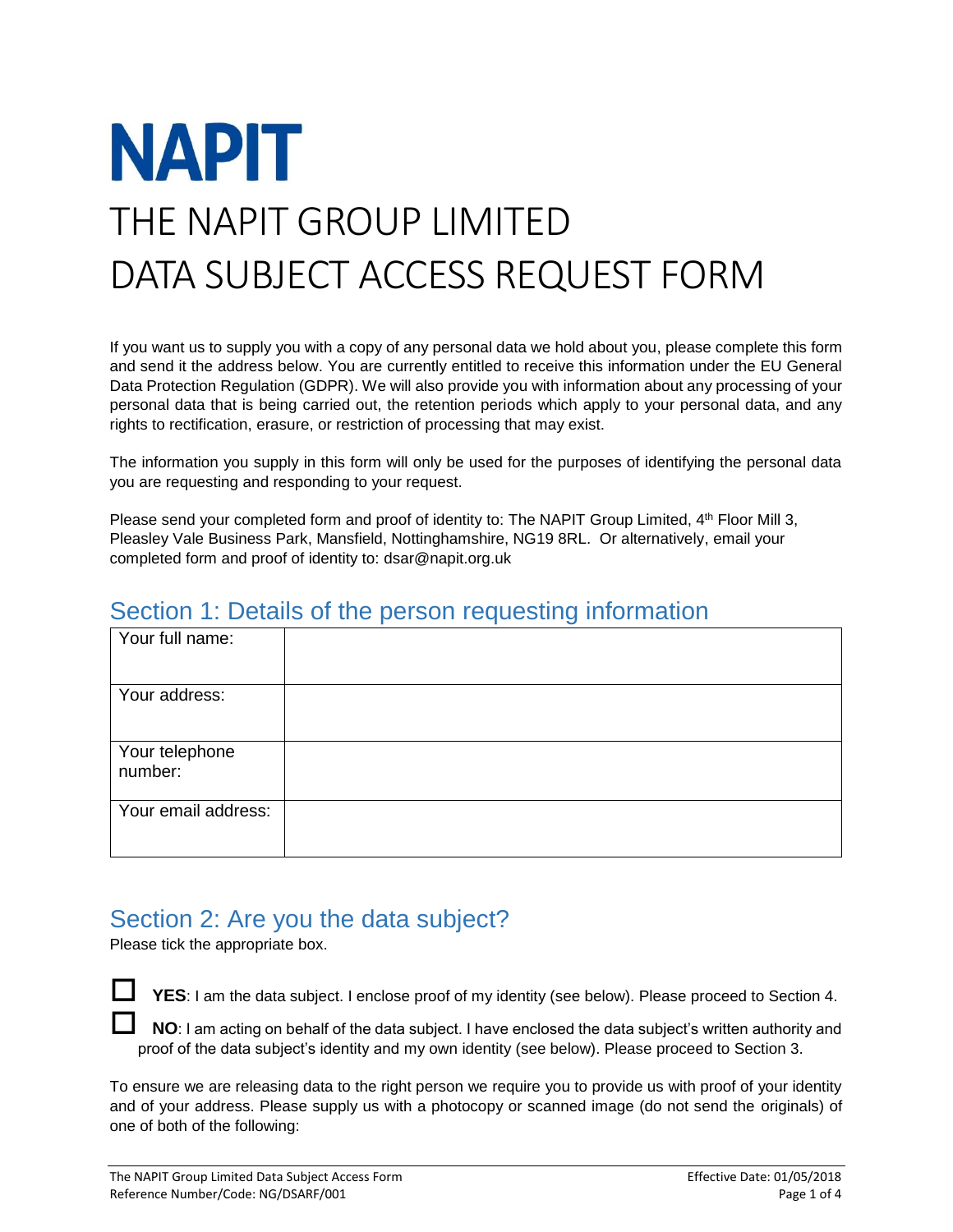- 1) **Proof of Identity.** We need one of the following: passport, photo driving license, national identity card, birth certificate.
- 2) **Proof of Address.** We need one of the following: utility bill, bank statement, credit card statement (no more than 3 months old); current driving licence; local authority tax bill.

If we are not satisfied you are who you claim to be, we reserve the right to refuse to grant your request.

## Section 3: Details of the data subject

| Your full name:           |  |
|---------------------------|--|
| Your address:             |  |
| Your telephone<br>number: |  |
| Your email<br>address:    |  |

### Section 4: What information are you seeking?

Please describe the information you are seeking. Please provide any relevant details you think will help us to identify the information you require.

Please note that if the information you request reveals details directly or indirectly about another person we will have to seek the consent of that person before we can let you see that information. In certain circumstances, where disclosure would adversely affect the rights and freedoms of others, we may not be able to disclose the information to you, in which case you will be informed promptly and given full reasons for that decision.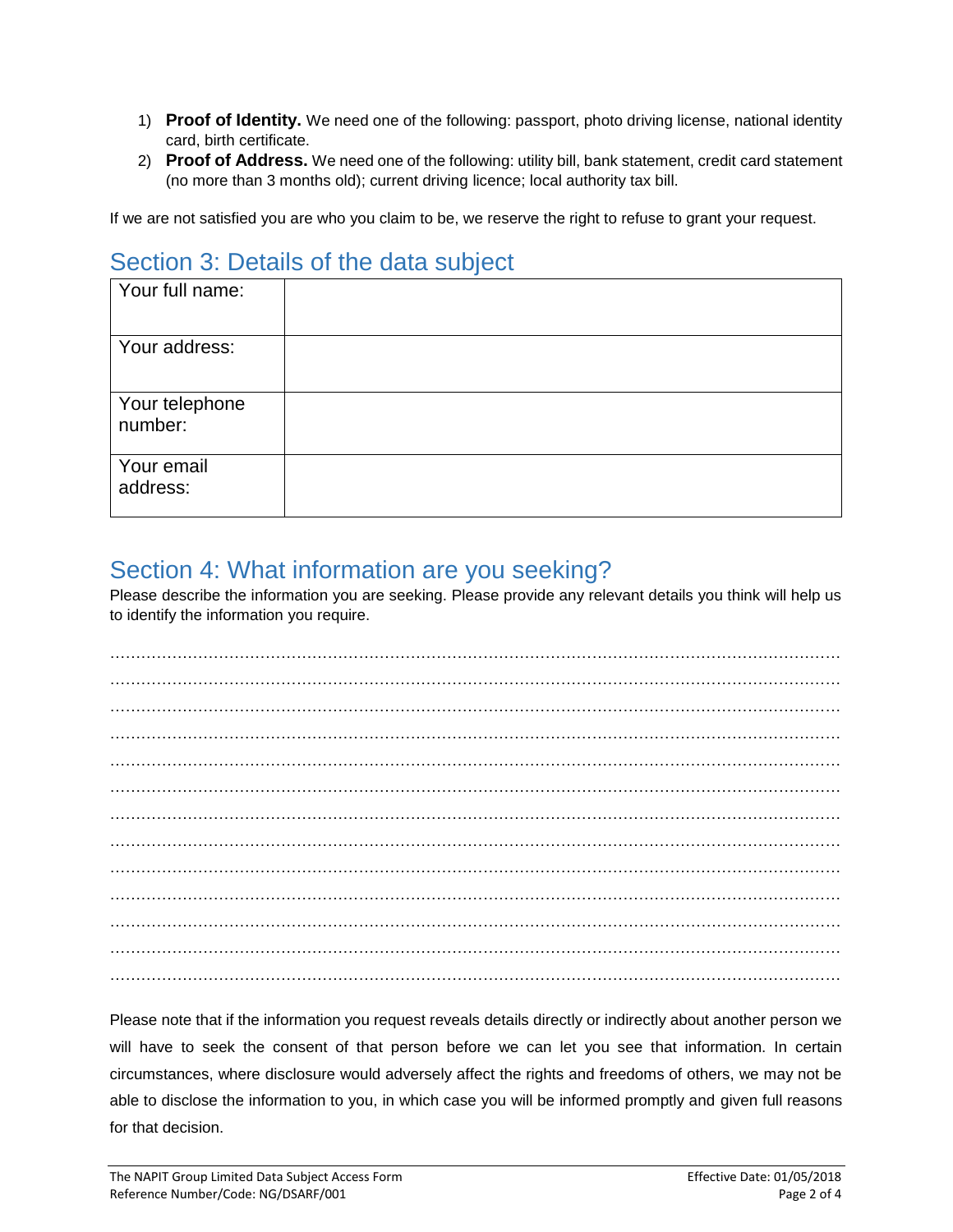While in most cases we will be happy to provide you with copies of the information you request, we nevertheless reserve the right, in accordance with Article 12 of the GDPR to charge a fee or refuse the request if it is considered to be "manifestly unfounded or excessive". However, we will make every effort to provide you with a satisfactory form of access or summary of information if suitable.

## Section 5: Information about the data collection and processing

If you want information about any of the following, please tick the boxes:

Why we are processing your personal data



The source of your personal data

# Section 6: Disclosure of CCTV images

If the information you seek is in the form of video images captured by our CCTV security cameras, would you be satisfied with viewing these images?

| YES |
|-----|
| NΟ  |

## Section 7: Declaration

Please note that any attempt to mislead may result in legal action.

I confirm that I have read and understood the terms of this Data Subject Access Request Form and certify that the information given in this application to The NAPIT Group Limited is true. I understand that it is necessary for The NAPIT Group Limited to confirm my / the data subject's identity and it may be necessary to obtain more detailed information in order to locate the correct personal data.

|           | . |
|-----------|---|
| Signature |   |

…………………………………………………….. ……………………………………

## Attachments:

I am enclosing the following copies as proof of identity: …………………………………………………………………………………………………………………………… …………………………………………………………………………………………………………………………… . The contract of the contract of the contract of the contract of the contract of the contract of the contract of the contract of the contract of the contract of the contract of the contract of the contract of the contrac ……………………………………………………………………………………………………………………………